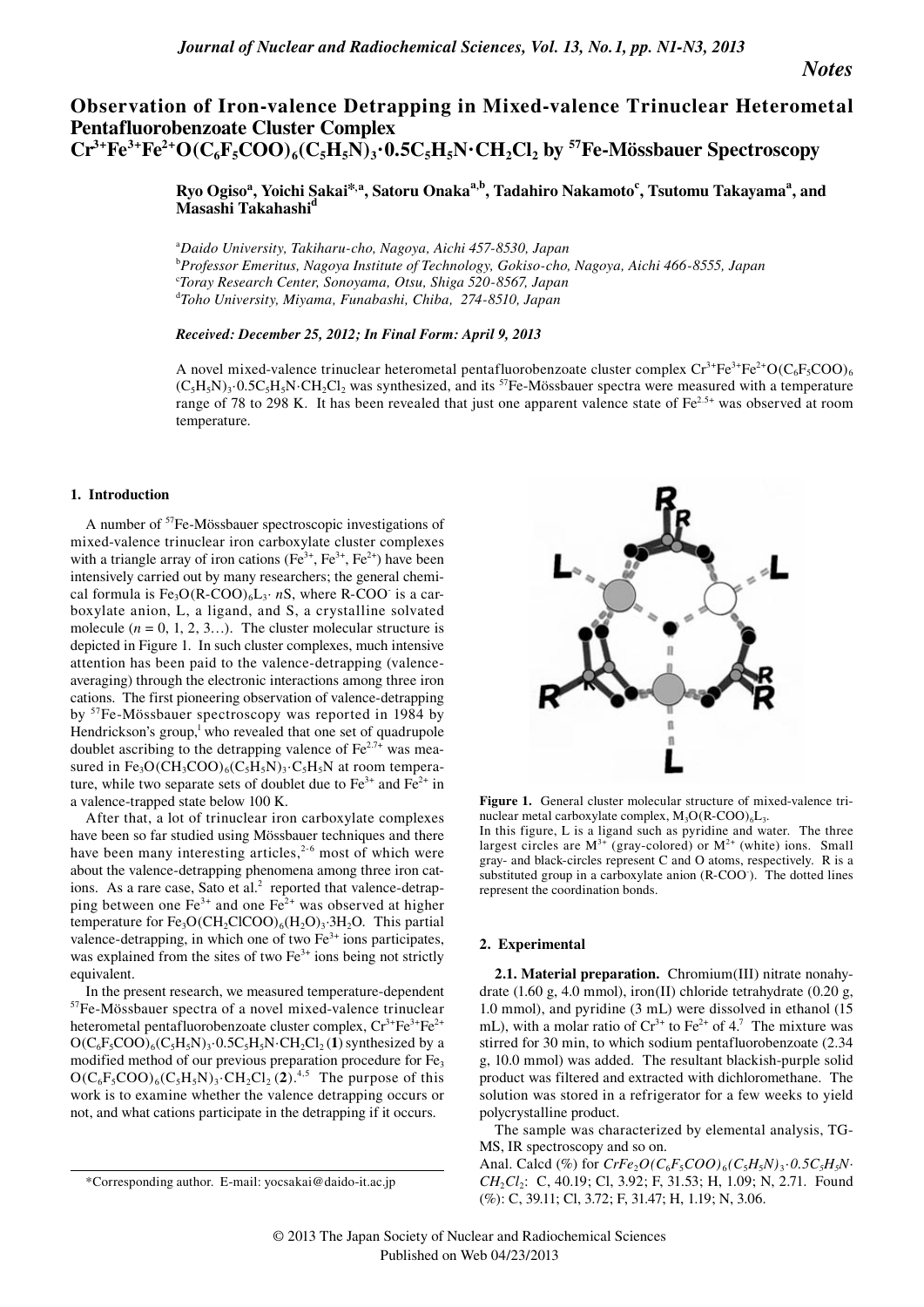The atomic ratio of Fe/Cr in the present complex was checked with an energy-dispersive X-ray fluorescence spectrometer, by measuring Kα X-rays of Fe and Cr emitted from the sample loaded on a piece of filter paper. Numbers and kinds of crystalline solvate molecules were determined as the above chemical formula by a TG-MS measurement.

**2.2. Measurements.** 57Fe-Mössbauer spectra were measured in an ordinary transmission mode against a  ${}^{57}Co(Rh)$ source with a temperature range of 78 to 298 K using a Mössbauer spectrometer, fabricated by Topologic Systems Inc. Measurement temperature was regulated by a liquid- $N<sub>2</sub>$  cryostat of Oxford DN1726. The spectral curve fitting was carried out by using a commercially available program, MossWinn 4.0Pre. The isomer shift (*IS*) and Doppler velocity scale were calibrated with respect to metallic iron at 298 K.

#### **3. Results and Discussion**

Figure 2 shows the temperature-dependent Mössbauer spectra of  $Cr^{3+}Fe^{3+}Fe^{2+}O(C_6F_5COO)_6(C_5H_5N)_3.0.5C_5H_5N \cdot CH_2Cl_2$ (**1**); the fitting curves are illustrated only for the spectra at 78 and 298 K. The spectral shapes at 120, 180, and 240 K are greatly complicated because of extensive line-broadening due to a relaxation effect. It is known that satisfactory fittings are impossible for such spectra by an ordinary least-square calculation method.

As seen in the figure, the spectrum at 78 K was deconvoluted into two doublets, assigned to the high-spin ferric  $(Fe<sup>3+</sup>)$ species and the high-spin ferrous  $(Fe^{2+})$  species from their Mössbauer parameters summarized in Table 1. The relative ratio of Mössbauer absorption intensity (i.e., area) of  $Fe<sup>3+</sup>$  to  $Fe<sup>2+</sup>$  was evaluated to be 1.27 /1 (=56/44), deviating somewhat from an expected ratio of unity in the chemical composition of the sample material. Such deviation might be probably due to incompleteness of valence-trapping even at 78 K, or to difference of recoilless fraction between the  $Fe^{3+}$  and  $Fe^{2+}$  sites. With increasing temperature, the two doublets were collapsed and then merged into only one doublet, as shown in Figure 2.

The *IS* and quadrupole splitting (*QS*) values are 0.72 mm/s and 0.43 mm/s, respectively, at 298 K (Table 1). Interestingly the *IS* value (0.72 mm/s) of the present heterometal complex (**1**) at 298 K is obviously larger than that (0.64 mm/s) of the tri-iron complex  $Fe^{3+}Fe^{3+}Fe^{2+}O(C_6F_5COO)_6(C_5H_5N)_3 \cdot CH_2Cl_2$ (**2**) at 300 K, as reported in our previous articles.4,5 Since the average oxidation state of the complex  $(2)$  is  $+2.7$  [=  $(3+3+2)/3$ ] assuming complete valence-detrapping among two  $Fe<sup>3+</sup>$  cations and one  $Fe^{2+}$  cation, the larger *IS* value for the complex (1) at room temperature indicates that the average oxidation state should be lower than  $+2.7$  and be presumed to be  $+2.5$ , which is probably ascribable to the fast electron hopping between only **two** iron cations in the CrFeFeO-complex (**1**). In contrast such fast hopping takes place among **three** iron cations in the FeFeFeO-complex (**2**). We tentatively presume that valence detrapping among two iron and chromium ions should not occur owing to a substantial ionizing-energy difference  $(M^{3+})$  to  $M^{2+}$ , or  $M^{2+}$  to  $M^{3+}$ ) between iron and chromium.

Validity of our argument above is checked by comparing the observed *IS* values in a valence-detrapped states of the complexes (**1**) and (**2**) with those estimated as a weighted-average *IS* value at room temperature for  $Fe^{3+}$  and  $Fe^{2+}$ , that is,  $(IS_{Fe3+} + IS_{Fe2+})/2$  or  $(2IS_{Fe3+} + IS_{Fe2+})/3$ . However, we cannot obtain any experimental data on  $IS_{Fe3+}$  and  $IS_{Fe2+}$  at room temperature for the complexes (**1**) and (**2**), where valence-trapped states never appear at room temperature. Since the *IS* value of <sup>57</sup>Fe nucleus increases with lowering the temperature due to the second Doppler shift, the degree of which is affected by complicate factors, it is impossible to evaluate the room-temperature *IS* values of  $Fe^{3+}$  and  $Fe^{2+}$  using those in the trapped state of the complex (**1**) or (**2**) at lower temperature. As a first



Figure 2. Temperature-dependent <sup>57</sup>Fe-Mössbauer spectra of  $Cr^{3+}Fe^{3+}Fe^{2+}O(C_6F_5COO)_6(C_5H_5N)_3.0.5C_5H_5N \cdot CH_2Cl_2.$ 

**TABLE 1: 57Fe-Mössbauer parameters at 298 and 78 K of**   $Cr^{3+}Fe^{3+}Fe^{2+}O(C_6F_5COO)_6(C_5H_5N)_3.0.5C_5H_5N \cdot CH_2Cl_2$ 

| T/K | IS / mm/s |         | $QS / mm/s$ <i>LW/mm/s</i> | $A/g_0$ |
|-----|-----------|---------|----------------------------|---------|
| 298 | 0.72(1)   | 0.43(2) | 0.52(3)                    | 100     |
| 78  | 0.57(1)   | 1.30(1) | 0.48(3)                    | 56(2)   |
|     | 1.23(1)   | 2.38(2) | 0.39(1)                    | 44 (2)  |

*IS* ; isomer shift, *QS* ; quadrupole splitting, *LW* ; line-width

approximation, we can use the *IS* values of  $Fe<sup>3+</sup>$  and  $Fe<sup>2+</sup>$  of the closely-related complex  $Fe^{3+}Fe^{3+}Fe^{2+}O(C_6F_5COO)_6(C_5H_5N)_3$ (**3**), revealed to be in a fully valence-trapped state at room temperature in our recent work.4,5 Using the observed *IS* values of 0.43 mm/s and 1.12 mm/s for  $Fe^{3+}$  and  $Fe^{2+}$ , respectively, for the complex (**3**) at room temperature, the *IS* values were approximately estimated to be 0.66 mm/s for +2.7 state of the complex (**2**) and 0.78 mm/s for +2.5 state of the complex (**1**) though the estimated values are somewhat large. This discussion for the estimation is illustrated and summarized in Figure 3. The discrepancy between the observed and estimated values is



**Figure 3.** Observed and estimated values of the isomer shift at room temperature for complexes (**1**), (**2**), and (**3**). Triangles stand for the observed values, and circles for the values calculated as a weightedaverage from the observed *IS* values of complex (**3**).